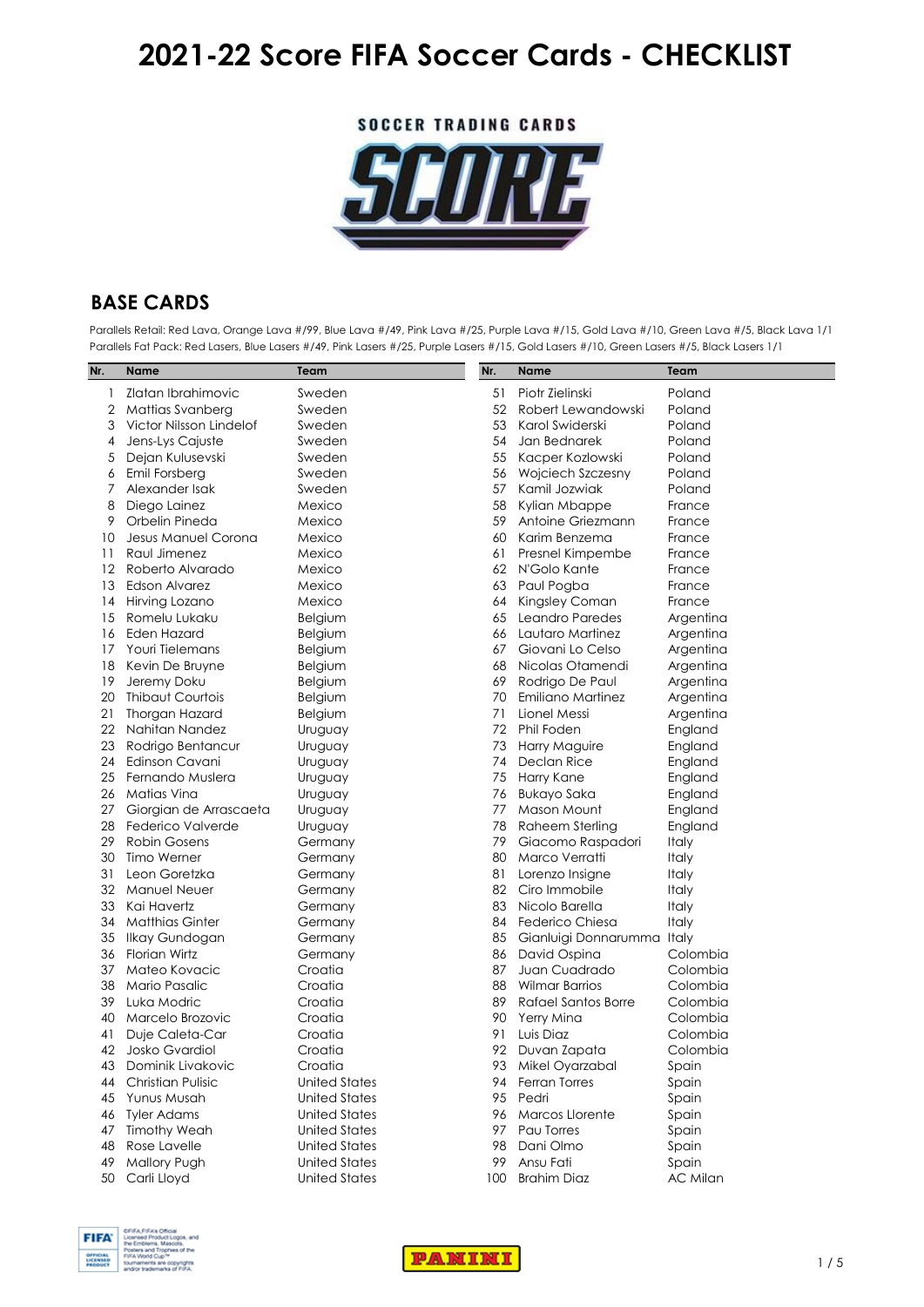| Nr. | <b>Name</b>              | Team                     | Nr. | <b>Name</b>                   | Team                     |
|-----|--------------------------|--------------------------|-----|-------------------------------|--------------------------|
| 101 | Theo Hernandez           | <b>AC Milan</b>          | 151 | <b>Trent Alexander-Arnold</b> | Liverpool FC             |
| 102 | <b>Franck Kessie</b>     | <b>AC Milan</b>          | 152 | Sadio Mane                    | Liverpool FC             |
| 103 | Mike Maignan             | <b>AC Milan</b>          | 153 | Andrew Robertson              | Liverpool FC             |
| 104 | Zlatan Ibrahimovic       | <b>AC Milan</b>          | 154 | Diogo Jota                    | Liverpool FC             |
| 105 | Sandro Tonali            | <b>AC Milan</b>          | 155 | Roberto Firmino               | Liverpool FC             |
| 106 | Rafael Leao              | <b>AC Milan</b>          | 156 | Alisson                       | Liverpool FC             |
| 107 | Karim Benzema            | <b>Real Madrid</b>       | 157 | Kylian Mbappe                 | Paris Saint-Germain      |
| 108 | <b>Thibaut Courtois</b>  | <b>Real Madrid</b>       | 158 | Marquinhos                    | Paris Saint-Germain      |
| 109 | Luka Modric              | <b>Real Madrid</b>       | 159 | Achraf Hakimi                 | Paris Saint-Germain      |
| 110 | Vinicius Jr.             | <b>Real Madrid</b>       | 160 | Marco Verratti                | Paris Saint-Germain      |
| 111 | Rodrygo                  | <b>Real Madrid</b>       | 161 | Presnel Kimpembe              | Paris Saint-Germain      |
| 112 | Federico Valverde        | <b>Real Madrid</b>       | 162 | Neymar Jr                     | Paris Saint-Germain      |
| 113 | Toni Kroos               | <b>Real Madrid</b>       | 163 | Lionel Messi                  | Paris Saint-Germain      |
| 114 | Marcus Rashford          | <b>Manchester United</b> | 164 | Gianluigi Donnarumma          | Paris Saint-Germain      |
| 115 | Luke Shaw                | <b>Manchester United</b> | 165 | Joao Felix                    | Atletico de Madrid       |
| 116 | Cristiano Ronaldo        | <b>Manchester United</b> | 166 | Marcos Llorente               | Atletico de Madrid       |
| 117 | Jadon Sancho             | <b>Manchester United</b> | 167 | <b>Yannick Carrasco</b>       | Atletico de Madrid       |
| 118 | Raphael Varane           | <b>Manchester United</b> | 168 | Jose Gimenez                  | Atletico de Madrid       |
| 119 | Mason Greenwood          | <b>Manchester United</b> | 169 | Rodrigo De Paul               | Atletico de Madrid       |
| 120 | <b>Bruno Fernandes</b>   | <b>Manchester United</b> | 170 | Luis Suarez                   | Atletico de Madrid       |
| 121 | Erling Haaland           | <b>Borussia Dortmund</b> | 171 | Koke                          | Atletico de Madrid       |
| 122 | <b>Marco Reus</b>        | <b>Borussia Dortmund</b> | 172 | Joshua Kimmich                | FC Bayern München        |
| 123 | Manuel Akanji            | <b>Borussia Dortmund</b> | 173 | Robert Lewandowski            | FC Bayern München        |
| 124 | Thorgan Hazard           | <b>Borussia Dortmund</b> | 174 | <b>Alphonso Davies</b>        | FC Bayern München        |
| 125 | Giovanni Reyna           | <b>Borussia Dortmund</b> | 175 | Serge Gnabry                  | FC Bayern München        |
| 126 | <b>Raphael Guerreiro</b> | <b>Borussia Dortmund</b> | 176 | Leon Goretzka                 | FC Bayern München        |
| 127 | Jude Bellingham          | <b>Borussia Dortmund</b> | 177 | <b>Thomas Muller</b>          | FC Bayern München        |
| 128 | Youssoufa Moukoko        | <b>Borussia Dortmund</b> | 178 | Leroy Sane                    | FC Bayern München        |
| 129 | Manuel Locatelli         | Juventus                 | 179 | Jamal Musiala                 | FC Bayern München        |
| 130 | Matthijs de Ligt         | Juventus                 | 180 | <b>Jack Grealish</b>          | <b>Manchester City</b>   |
| 131 | Adrien Rabiot            | Juventus                 | 181 | Ilkay Gundogan                | Manchester City          |
| 132 | Paulo Dybala             | Juventus                 | 182 | Kevin De Bruyne               | <b>Manchester City</b>   |
| 133 | Dejan Kulusevski         | Juventus                 | 183 | Rodri                         | <b>Manchester City</b>   |
| 134 | Federico Chiesa          | Juventus                 | 184 | <b>Ferran Torres</b>          | <b>Manchester City</b>   |
| 135 | <b>Weston McKennie</b>   | Juventus                 | 185 | <b>Gabriel Jesus</b>          | <b>Manchester City</b>   |
| 136 | <b>Memphis Depay</b>     | FC Barcelona             | 186 | Bernardo Silva                | <b>Manchester City</b>   |
| 137 | Marc-Andre ter Stegen    | FC Barcelona             | 187 | Lautaro Martinez              | FC Internazionale Milano |
| 138 | Pedri                    | FC Barcelona             | 188 | Nicolo Barella                | FC Internazionale Milano |
| 139 | Jordi Alba               | FC Barcelona             | 189 | Alessandro Bastoni            | FC Internazionale Milano |
| 140 | Frenkie de Jong          | FC Barcelona             | 190 | Edin Dzeko                    | FC Internazionale Milano |
| 141 | Sergino Dest             | FC Barcelona             | 191 | Marcelo Brozovic              | FC Internazionale Milano |
| 142 | Ansu Fati                | FC Barcelona             | 192 | Samir Handanovic              | FC Internazionale Milano |
| 143 | Ryan Gravenberch         | AFC Ajax                 | 193 | Milan Skriniar                | FC Internazionale Milano |
| 144 | Sebastien Haller         | AFC Ajax                 | 194 | Jordan Teze                   | <b>PSV Eindhoven</b>     |
| 145 | <b>David Neres</b>       | AFC Ajax                 | 195 | Cody Gakpo                    | <b>PSV Eindhoven</b>     |
| 146 | Antony                   | AFC Ajax                 | 196 | Mario Gotze                   | <b>PSV Eindhoven</b>     |
| 147 | Dusan Tadic              | AFC Ajax                 | 197 | Olivier Boscagli              | <b>PSV Eindhoven</b>     |
| 148 | Davy Klaassen            | AFC Ajax                 | 198 | Ibrahim Sangare               | PSV Eindhoven            |
| 149 | Lisandro Martinez        | AFC Ajax                 | 199 | Philipp Max                   | <b>PSV Eindhoven</b>     |
| 150 | <b>Mohamed Salah</b>     | Liverpool FC             | 200 | Noni Madueke                  | PSV Eindhoven            |
|     |                          |                          |     |                               |                          |





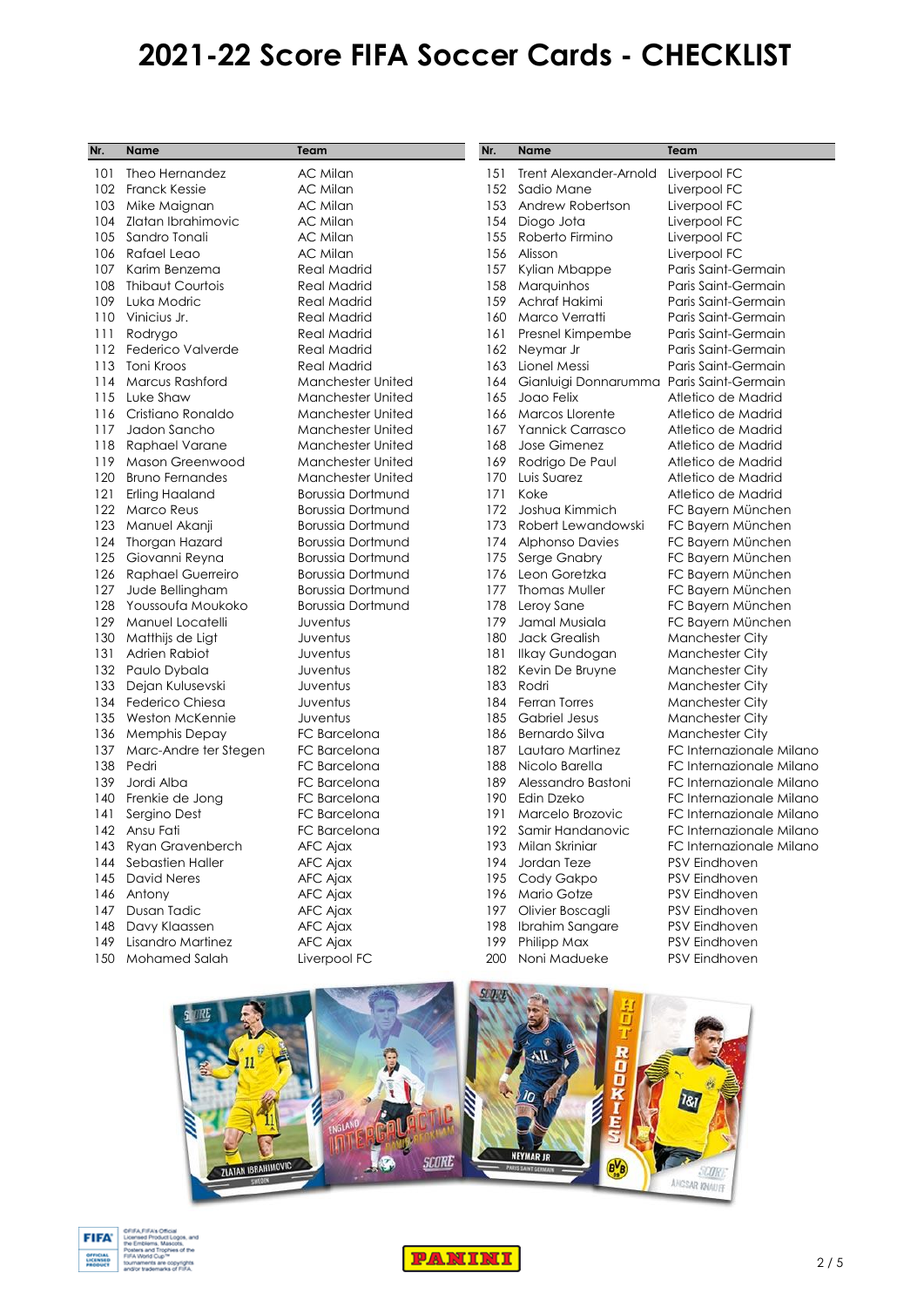### **INSERT CARDS**

#### **3D**

| Nr. | <b>Name</b>                                                    | <b>Team</b>              |
|-----|----------------------------------------------------------------|--------------------------|
|     | Jan Vertonghen / Jason Denayer / Dedryck Boyata                | Belgium                  |
| 2   | Eder Militao / Dani Carvajal / David Alaba                     | <b>Real Madrid</b>       |
| 3   | Benjamin Pavard / Lucas Hernandez / Raphael Varane             | France                   |
|     | Nicolas Tagliafico / Noussair Mazraoui / Lisandro Martinez     | AFC Ajax                 |
| 5   | Matthias Ginter / Antonio Rudiger / Emre Can                   | Germany                  |
| 6   | Trent Alexander-Arnold / Andy Robertson / Virgil van Dijk      | Liverpool FC             |
|     | Marquinhos / Presnel Kimpembe / Thilo Kehrer                   | Paris Saint-Germain      |
| 8   | Jorge Sanchez / Gerardo Arteaga / Cesar Montes                 | Mexico                   |
| 9.  | Manuel Akanji / Mats Hummels / Raphael Guerreiro               | <b>Borussia Dortmund</b> |
| 10  | Matthijs de Ligt / Alex Sandro / Danilo                        | Juventus                 |
|     | Kamil Glik / Bartosz Bereszynski / Jan Bednarek                | Poland                   |
| 12  | John Stones / Harry Maguire / Kyle Walker                      | England                  |
| 13  | Alessandro Bastoni / Giovanni Di Lorenzo / Leonardo Spinazzola | Italy                    |
| 14  | Matias Vina / Diego Godin / Jose Gimenez                       | Uruguay                  |
| 15  | Stefan de Vrij / Alessandro Bastoni / Milan Skriniar           | FC Internazionale Milano |
| 16  | Ridle Baku / Robin Gosens / Lukas Klostermann                  | Germany                  |
| 17  | Ruben Dias / Aymeric Laporte / Joao Cancelo                    | Manchester City          |
| 18  | Alphonso Davies / Niklas Sule / Dayot Upamecano                | FC Bayern München        |
| 19  | Eric Garcia / Aymeric Laporte / Pau Torres                     | Spain                    |
| 20  | Aaron Wan-Bissaka / Harry Maguire / Luke Shaw                  | <b>Manchester United</b> |

1 Josip Stanisic FC Bayern München

10 Ansgar Knauff Borussia Dortmund

12 Yusuf Demir FC Barcelona 13 Lucas Martinez Quarta Argentina 14 Noni Madueke PSV Eindhoven

11 Denzel Dumfries FC Internazionale Milano

2 Luka Ivanusec Croatia 3 Ibrahima Konate Liverpool FC

#### **All Hands Team Hot Rookies**

Parallels Retail Box: Gold Lava #/10, Black Lava 1/1 Parallels Retail Box: Gold Lava #/10, Black Lava 1/1 Parallels Fat Pack: Gold Lasers #/10, Black Lasers 1/1 Parallels Fat Pack: Gold Lasers #/10, Black Lasers 1/1

| Nr. | <b>Name</b>           | Team                     | Nr.           | <b>Name</b>            | Team            |
|-----|-----------------------|--------------------------|---------------|------------------------|-----------------|
|     | Guillermo Ochoa       | Mexico                   |               | Josip Stanisic         | FC Bayer        |
| 2   | Hugo Lloris           | France                   | $\mathcal{P}$ | Luka Ivanusec          | Croatia         |
| 3   | <b>Manuel Neuer</b>   | FC Bayern München        | 3             | Ibrahima Konate        | Liverpoo        |
|     | Joel Drommel          | <b>PSV Eindhoven</b>     | 4             | Giacomo Raspadori      | <b>Italy</b>    |
|     | 5 Samir Handanovic    | FC Internazionale Milano | 5.            | Jakub Moder            | Poland          |
| 6   | Unai Simon            | Spain                    | 6             | Jurrien Timber         | AFC Ajax        |
|     | Alisson               | Liverpool FC             |               | Daniel Munoz           | Colombi         |
| 8   | Marc-Andre ter Stegen | Germany                  | 8             | Facundo Torres         | Uruguay         |
| 9   | Emiliano Martinez     | Argentina                |               | Jose Macias            | Mexico          |
| 10  | Jan Oblak             | Atletico de Madrid       | 10            | Ansgar Knauff          | Borussia I      |
| 11  | Robin Olsen           | Sweden                   | 11            | <b>Denzel Dumfries</b> | FC Intern       |
| 12  | Ederson               | <b>Manchester City</b>   | 12.           | <b>Yusuf Demir</b>     | <b>FC Barce</b> |
| 13  | Gianluigi Donnarumma  | <b>Italy</b>             | 13.           | Lucas Martinez Quarta  | Argentine       |
| 14  | Jordan Pickford       | England                  | 14            | Noni Madueke           | PSV Eind        |
| 15  | Wojciech Szczesny     | Juventus                 | 15            | Jesper Karlsson        | Sweden          |

#### **Game Face Intergalactic**

| Nr. | <b>Name</b>            | Team                     | Nr. | <b>Name</b>            | Team                     |  |  |  |
|-----|------------------------|--------------------------|-----|------------------------|--------------------------|--|--|--|
|     | Phil Foden             | England                  |     | Luka Modric            | Croatia                  |  |  |  |
| 2   | Kingsley Coman         | FC Bayern München        | 2   | Paul Pogba             | France                   |  |  |  |
| 3   | Anthony Martial        | Manchester United        | 3   | <b>Erling Haaland</b>  | <b>Borussia Dortmund</b> |  |  |  |
| 4   | Rodrygo                | <b>Real Madrid</b>       | 4   | <b>Jack Grealish</b>   | <b>Manchester City</b>   |  |  |  |
| 5   | Paulo Dybala           | Juventus                 | 5.  | Pedri                  | Spain                    |  |  |  |
| 6   | Neymar Jr              | Paris Saint-Germain      | 6   | Edinson Cavani         | Uruguay                  |  |  |  |
|     | Antoine Griezmann      | France                   |     | Fikayo Tomori          | AC Milan                 |  |  |  |
| 8   | Lionel Messi           | Argentina                | 8   | Sergino Dest           | <b>United States</b>     |  |  |  |
|     | Hirving Lozano         | Mexico                   | 9   | Mason Greenwood        | <b>Manchester United</b> |  |  |  |
| 10  | Reinier                | <b>Borussia Dortmund</b> | 10  | Lionel Messi           | Paris Saint-Germain      |  |  |  |
|     | Ansu Fati              | Spain                    | 11  | <b>Bruno Fernandes</b> | Manchester United        |  |  |  |
|     | Harry Kane             | England                  | 12  | Bukayo Saka            | England                  |  |  |  |
| 13  | Gustavo Cuellar        | Colombia                 | 13  | Kylian Mbappe          | Paris Saint-Germain      |  |  |  |
| 14  | Ante Rebic             | AC Milan                 | l 4 | Zlatan Ibrahimovic     | AC Milan                 |  |  |  |
| 15  | Kevin De Bruyne        | Belgium                  | 15  | <b>Mohamed Salah</b>   | Liverpool FC             |  |  |  |
| 16  | Joao Felix             | Atletico de Madrid       | 16  | Serge Gnabry           | Germany                  |  |  |  |
|     | Kylian Mbappe          | France                   | 17  | Vinicius Jr.           | <b>Real Madrid</b>       |  |  |  |
| 18  | Luis Suarez            | Uruguay                  | 18  | Hakan Calhanoglu       | FC Internazionale Milano |  |  |  |
| 19  | Trent Alexander-Arnold | Liverpool FC             | 19  | Robert Lewandowski     | Poland                   |  |  |  |
| 20  | Domenico Berardi       | <b>Italy</b>             | 20  | David Beckham          | England                  |  |  |  |



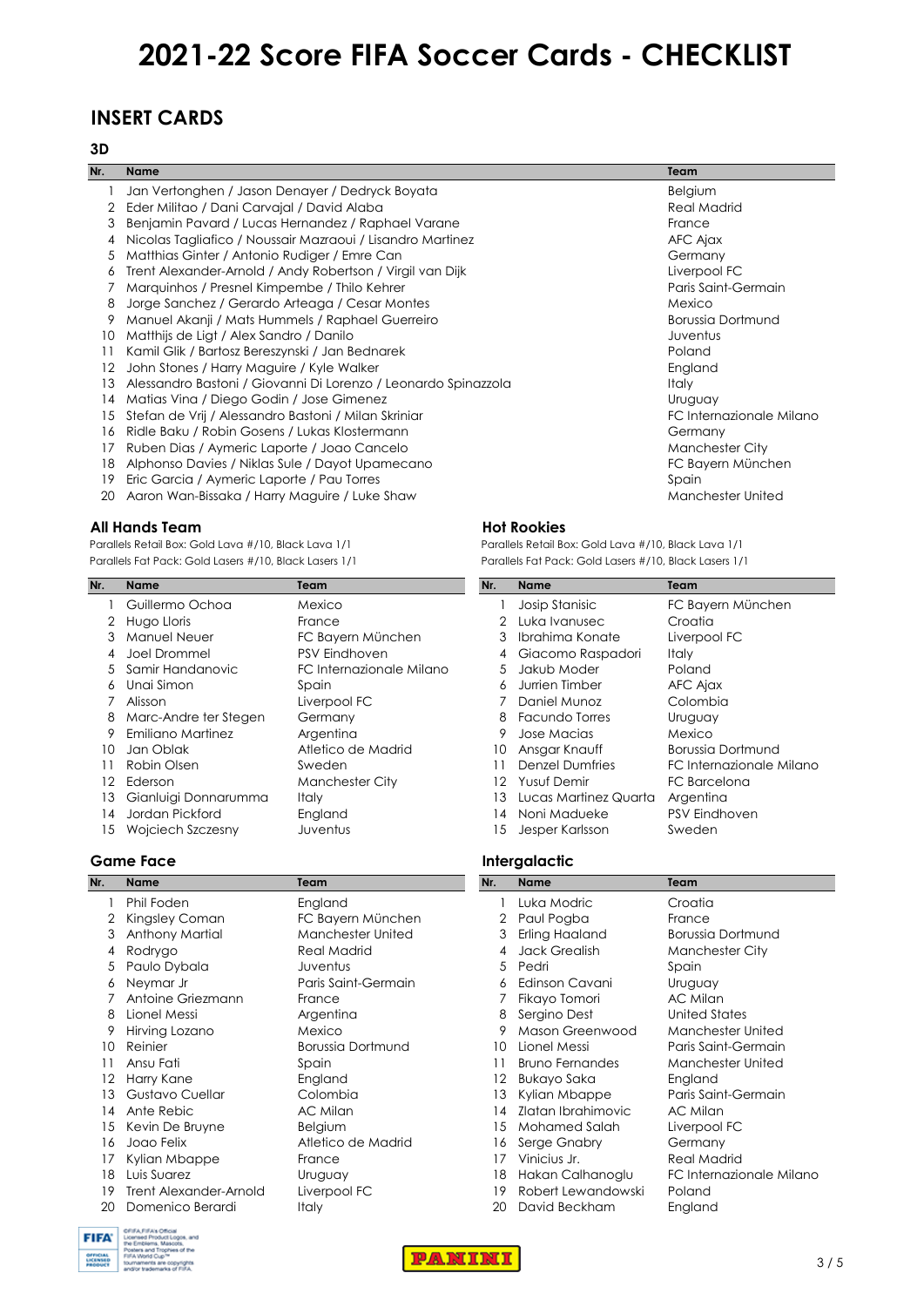#### **Breakthrough <b>Score Team**

Parallels Retail Box: Gold Lava #/10, Black Lava 1/1 Parallels Retail Box: Gold Lava #/10, Black Lava 1/1 Parallels Fat Pack: Gold Lasers #/10, Black Lasers 1/1 Parallels Fat Pack: Gold Lasers #/10, Black Lasers 1/1

| Nr. | <b>Name</b>                | Team                     | Nr. | <b>Name</b>            | Team                     |
|-----|----------------------------|--------------------------|-----|------------------------|--------------------------|
|     | <b>Florian Neuhaus</b>     | Germany                  |     | <b>Ivan Perisic</b>    | Croatia                  |
| 2   | Kalvin Phillips            | England                  | 2   | Paul Pogba             | Manchester United        |
| 3   | Eduardo Camavinga          | <b>Real Madrid</b>       | 3   | Alvaro Morata          | Juventus                 |
| 4   | Dejan Kulusevski           | Sweden                   | 4   | Eran Zahavi            | <b>PSV Eindhoven</b>     |
| 5   | Manuel Locatelli           | <b>Italy</b>             | 5   | Julian Brandt          | <b>Borussia Dortmund</b> |
| 6   | Phil Foden                 | <b>Manchester City</b>   | 6   | Romelu Lukaku          | Belgium                  |
|     | Giovanni Reyna             | <b>Borussia Dortmund</b> |     | Dusan Tadic            | AFC Ajax                 |
| 8   | Nikola Vlasic              | Croatia                  | 8   | Marc-Andre ter Stegen  | FC Barcelona             |
| 9   | Alessandro Bastoni         | FC Internazionale Milano | 9   | Diogo Jota             | Liverpool FC             |
| 10  | Adrien Rabiot              | France                   | 10  | Kai Havertz            | Germany                  |
| 11  | Pedri                      | FC Barcelona             | 11  | Robert Lewandowski     | Poland                   |
| 12  | <b>Rafael Santos Borre</b> | Colombia                 | 12  | Raheem Sterling        | England                  |
| 13  | Chris Richards             | <b>United States</b>     | 13  | Kingsley Coman         | France                   |
| 14  | Theo Hernandez             | AC Milan                 | 14  | Casemiro               | <b>Real Madrid</b>       |
| 15  | Curtis Jones               | Liverpool FC             | 15  | Leon Goretzka          | FC Bayern München        |
| 16  | Ferran Torres              | Spain                    | 16  | Jude Bellingham        | <b>Borussia Dortmund</b> |
| 17  | Federico Valverde          | Uruguay                  | 17  | Angel Correa           | Atletico de Madrid       |
| 18  | Jamal Musiala              | FC Bayern München        | 18  | Zlatan Ibrahimovic     | Sweden                   |
| 19  | Rodrigo Bentancur          | Juventus                 | 19  | Riyad Mahrez           | <b>Manchester City</b>   |
| 20  | Jude Bellingham            | England                  | 20  | Angel Di Maria         | Argentina                |
| 21  | Marcos Llorente            | Atletico de Madrid       | 21  | Marcelo Brozovic       | Croatia                  |
| 22  | Federico Chiesa            | Juventus                 | 22  | <b>Ousmane Dembele</b> | France                   |
| 23  | Ryan Gravenberch           | AFC Ajax                 | 23  | Nicolo Barella         | FC Internazionale Milano |
| 24  | Jules Kounde               | France                   | 24  | Virgil van Dijk        | Liverpool FC             |
| 25  | Ansu Fati                  | FC Barcelona             | 25  | Duvan Zapata           | Colombia                 |
|     |                            |                          |     |                        |                          |

|                | <b>Name</b>           | Team                     |
|----------------|-----------------------|--------------------------|
| $\mathbf{1}$   | <b>Ivan Perisic</b>   | Croatia                  |
| $\overline{2}$ | Paul Pogba            | Manchester United        |
| 3              | Alvaro Morata         | Juventus                 |
| 4              | Eran Zahavi           | <b>PSV Eindhoven</b>     |
| 5              | Julian Brandt         | <b>Borussia Dortmund</b> |
| 6              | Romelu Lukaku         | <b>Belgium</b>           |
| 7              | Dusan Tadic           | AFC Ajax                 |
| 8              | Marc-Andre ter Stegen | FC Barcelona             |
| 9              | Diogo Jota            | Liverpool FC             |
| 0              | Kai Havertz           | Germany                  |
| 1              | Robert Lewandowski    | Poland                   |
| 2              | Raheem Sterling       | England                  |
| 3              | Kingsley Coman        | France                   |
| 4              | Casemiro              | <b>Real Madrid</b>       |
| 5              | Leon Goretzka         | FC Bayern München        |
| 6              | Jude Bellingham       | <b>Borussia Dortmund</b> |
| 7              | Angel Correa          | Atletico de Madrid       |
| 8              | Zlatan Ibrahimovic    | Sweden                   |
| 9              | Riyad Mahrez          | <b>Manchester City</b>   |
| 0              | Angel Di Maria        | Argentina                |
| !1             | Marcelo Brozovic      | Croatia                  |
| $2^{\circ}$    | Ousmane Dembele       | France                   |
| .3             | Nicolo Barella        | FC Internazionale Milano |
| 4              | Virgil van Dijk       | Liverpool FC             |
| :5             | Duvan Zapata          | Colombia                 |

#### **Next Level Stats**

Parallels Retail Box: Gold Lava #/10, Black Lava 1/1 Parallels Fat Pack: Gold Lasers #/10, Black Lasers 1/1

| Nr.               | <b>Name</b>            | Team                     |
|-------------------|------------------------|--------------------------|
| 1                 | Cody Gakpo             | <b>PSV Eindhoven</b>     |
| 2                 | Josh Sargent           | United States            |
| 3                 | Frenkie de Jong        | FC Barcelona             |
| 4                 | Robert Lewandowski     | FC Bayern München        |
| 5                 | Jan Oblak              | Atletico de Madrid       |
| 6                 | Harry Kane             | England                  |
| 7                 | Lionel Messi           | Argentina                |
| 8                 | Karim Benzema          | France                   |
| 9                 | Kevin De Bruyne        | <b>Manchester City</b>   |
| 10                | Zlatan Ibrahimovic     | Sweden                   |
| 11                | Erling Haaland         | <b>Borussia Dortmund</b> |
| $12 \overline{ }$ | Lautaro Martinez       | FC Internazionale Milano |
| 13 <sup>7</sup>   | Thibaut Courtois       | <b>Belgium</b>           |
| 14                | Giorgio Chiellini      | Juventus                 |
| 15                | <b>Thomas Muller</b>   | FC Bayern München        |
| 16                | Pedri                  | FC Barcelona             |
| 17                | Luis Diaz              | Colombia                 |
| 18                | Karim Benzema          | <b>Real Madrid</b>       |
| 19                | Kylian Mbappe          | Paris Saint-Germain      |
| 20                | Hugo Lloris            | France                   |
| 21                | Marcelo Brozovic       | Croatia                  |
| 22                | <b>Ousmane Dembele</b> | France                   |
| 23                | Nicolo Barella         | FC Internazionale Milano |
| 24                | Virgil van Dijk        | Liverpool FC             |
| 25                | Duvan Zapata           | Colombia                 |